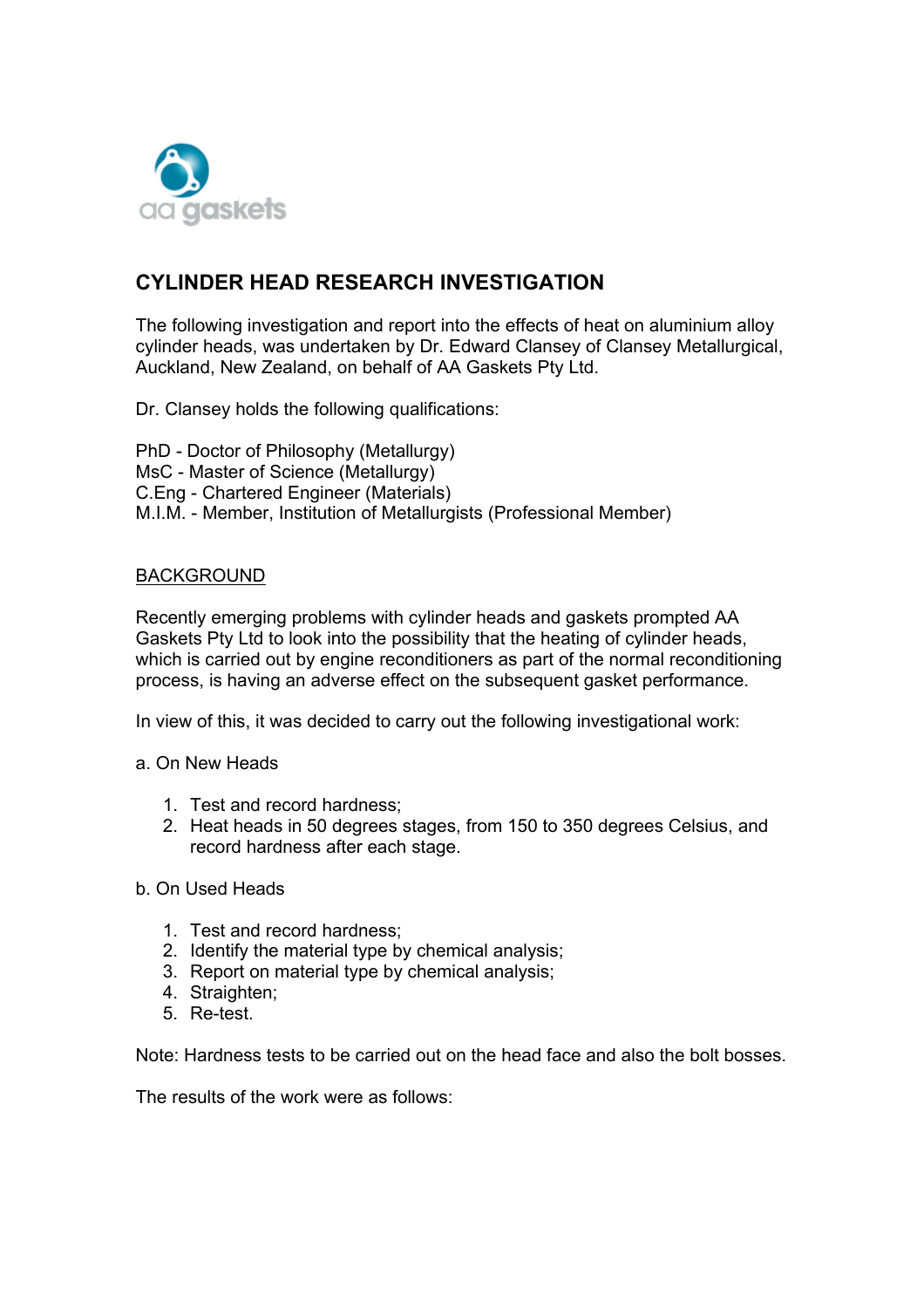# **CHEMICAL ANALYSIS**

Chemical analysis was carried out on two used heads only, one from a Mitsubishi and one from a Mazda. The results were:

|               | Mitsubishi | Mazda     |
|---------------|------------|-----------|
| Silicon       | 8.30       | 8.49      |
| Iron          | 0.60       | 0.69      |
| Copper        | 3.64       | 2.76      |
| Magnesium     | 0.30       | 0.15      |
| Zinc          | 0.70       | 0.69      |
| <b>Nickel</b> | 0.07       | 0.08      |
| Manganese     | 0.33       | 0.36      |
| Chromium      | 0.03       | 0.05      |
| Titanium      | 0.11       | 0.07      |
| Aluminium     | Remainder  | Remainder |

Although there were noticeable differences between the two analysis, they both conformed to the Japanese aluminium alloy die casting ADC 10 specification, which is a standard alloy used worldwide for the die-casting of cylinder heads. Equivalent national specifications are:

A.S.T.M. A.380; ISO R. 164; Al-Si 8 Cu 3 Fe; B.S. 1490 LM 24; DIN 1725 GD AlSi 8 Cu 3; AS313.

This alloy is used in the die-cast condition, and is generally considered to be a non heat-treatable alloy. i.e. it does not respond to solution treatment and precipitation hardening.

# **HARDNESS SURVEY**

All testing was carried out on a Rockwell hardness tester. The results are in Rockwell "B".

| <b>Condition</b> | <b>Position</b>  | <b>Mitsubishi</b> | <b>Mazda</b> |
|------------------|------------------|-------------------|--------------|
| <b>NEW</b>       |                  | 4G63              | FE           |
| As received      | <b>Head Face</b> | 48/53             | 70/73        |
|                  | <b>Bolt boss</b> | 48/55             | 71/75        |
| 150 deg. C.      | <b>Head Face</b> | 40/46             | 70/78        |
|                  | <b>Bolt boss</b> | 40/45             | 70/75        |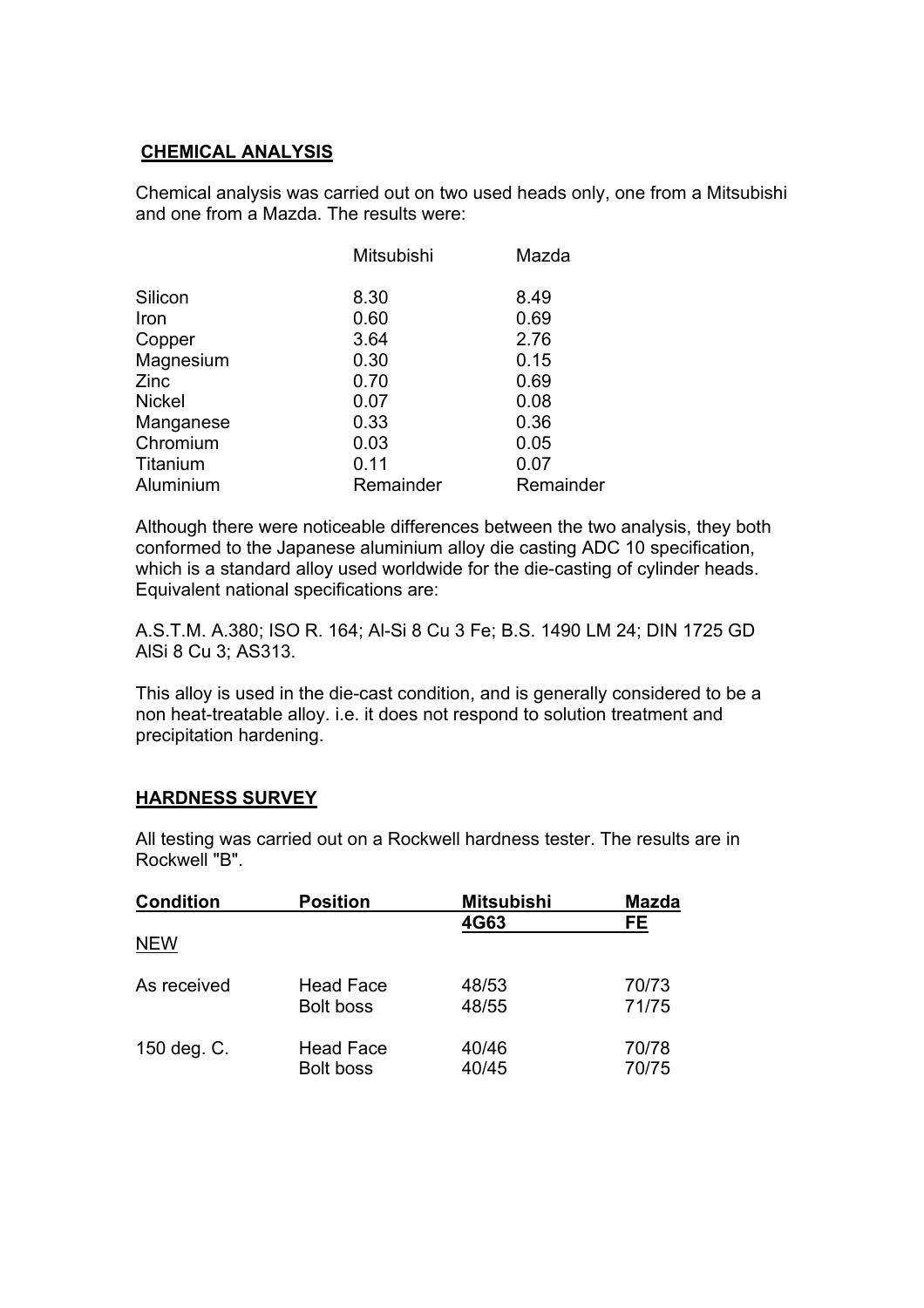| <b>Condition</b> | <b>Position</b>  | <b>Mitsubishi</b> | <b>Mazda</b> |
|------------------|------------------|-------------------|--------------|
|                  |                  | 4G63              | FE.          |
| 200 deg. C.      | <b>Head Face</b> | 47/49             | 67/69        |
|                  | <b>Bolt boss</b> | 52/55             | 68/77        |
| 250 deg. C.      | <b>Head Face</b> | 36/38             | 45/49        |
|                  | <b>Bolt boss</b> | 40/43             | 50/57        |
| 300 deg. C.      | <b>Head Face</b> | 25/30             | 18/22        |
|                  | <b>Bolt boss</b> | 28/33             | 21/25        |
| 350 deg. C.      | <b>Head Face</b> | 8/10              | 4/6          |
|                  | <b>Bolt boss</b> | 8/12              | 12/14        |
| <u>USED</u>      |                  |                   |              |
| As received      | <b>Head Face</b> | 50/54             | 48/53        |
|                  | <b>Bolt boss</b> | 60/62             | 58/63        |
| After str.       | <b>Head Face</b> | 48/53             | 47/51        |
|                  | <b>Bolt boss</b> | 63/67             | 55/67        |
| $+290 C.$        | Head face        | 22/25             | 22/25        |
|                  | <b>Bolt boss</b> | 30/35             | 22/25        |

Notes:

41 Rockwell "B" is as low as the commonly used charts record. This is approximately equivalent to 81 Brinell. The lowest hardness level normally experienced with aluminium alloys is 30 Brinell.

A Brinell hardness tester was not available for the testing of these heads. Whilst the Rockwell "B" test should not be used at these low levels of hardness, the results still give a useful indication of the response of these heads to high annealing temperatures. However, the actual figures recorded must not be considered absolute.

The testing was carried out on the head face and the bolt boss for each casting. At each of the annealing temperatures the heads were soaked for one hour, followed by cooling in still air. Several hardness tests were carried out in each position after each annealing operation. The highest and lowest results were discounted and the range of the remaining results recorded.

As well as being recorded in tabular form, the results were also displayed graphically - see the attached graph. This clearly illustrates the pronounced softening which occurs on both head types at temperatures above 200 degreesC. The Mazda head dropped more than the Mitsubishi, but this was primarily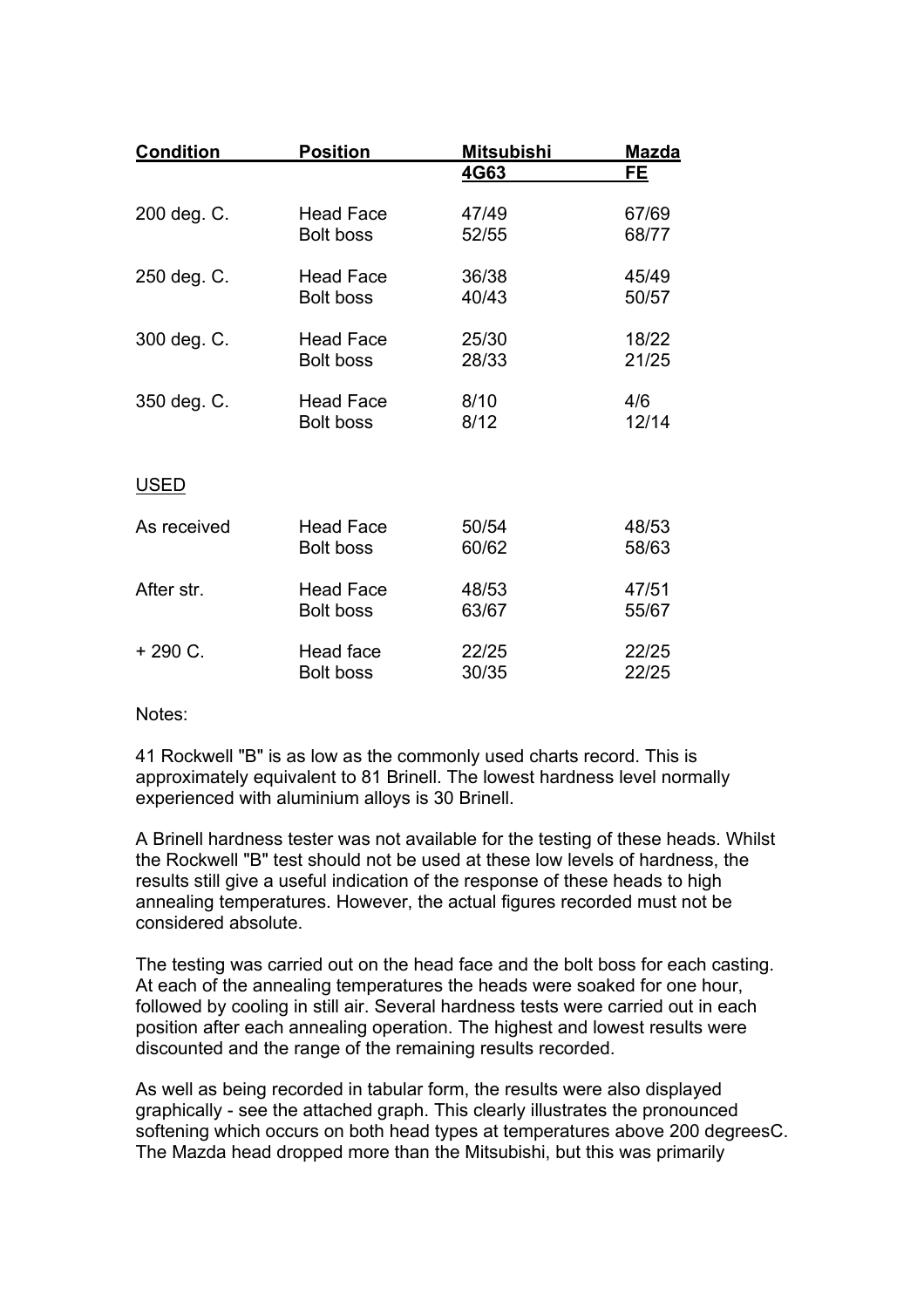because of its higher initial hardness. This high initial hardness was probably the result of rapid cooling after die casting, followed by some degree of natural ageing.

From purely chemical evidence, it would have been expected that the Mitsubishi head would have been harder than the Mazda head as a result of the higher copper and magnesium levels, but obviously the foundry practice overcame the chemistry factors. These factors were, however, apparent after annealing at the higher temperatures, with the Mazda head dropping to a lower level of hardness.

The graph also demonstrates that at 200 degrees C., the Mitsubishi head exhibited a mild increase in hardness over its hardness after the 150 degrees C. annealing. This would indicate a limited ageing response.

The straightening process which, reportedly, was carried out after heating to 280/300 degrees C., did not soften the heads as much as the experimental annealing treatment on the new heads. In view of this, both of the straightened heads were re-annealed at 290 degrees C., with a one hour soak, followed by retesting - see the above table for the results. Note the pronounced drop-off in hardness on both heads.

#### MICROEXAMINATION

In view of the slightly unexpected hardness results when compared with the chemical analysis, it was decided to carry out a microexamination on both heads. To this end, a microsection was prepared from the side wall of each head. The section thickness at the sample point was different, with the Mazda being approx. 4mm, and the Mitsubishi being approx. 7mm.

Both exhibited similar, though not identical, structures, consisting of primary "alpha" dendrites in a eutectic matrix. In addition, secondary intermetallic compounds were also present, including Mg Si, Cu Al and also an iron-rich intermetallic in blade-like form. These features are reasonably typical of such die casting alloys. The Mitsubishi head showed no evidence of modification, whilst the Mazda head had undergone a modification treatment. This resulted in the Mitsubishi structure being considerably coarser than the Mazda.

### **COMMENTS**

This investigation confirmed that both manufacturers manufacture their heads from similar material, conforming to the Japanese die casting ADC 10 specification. This is very similar to the UK, USA, and European cylinder head die casting alloys. Slight chemical and casting variations resulted in a different response to annealing, but essentially the end results were similar i.e. any temperature above 200 degrees C. softens the heads, and temperatures of 300 degrees C. and above greatly soften the heads.